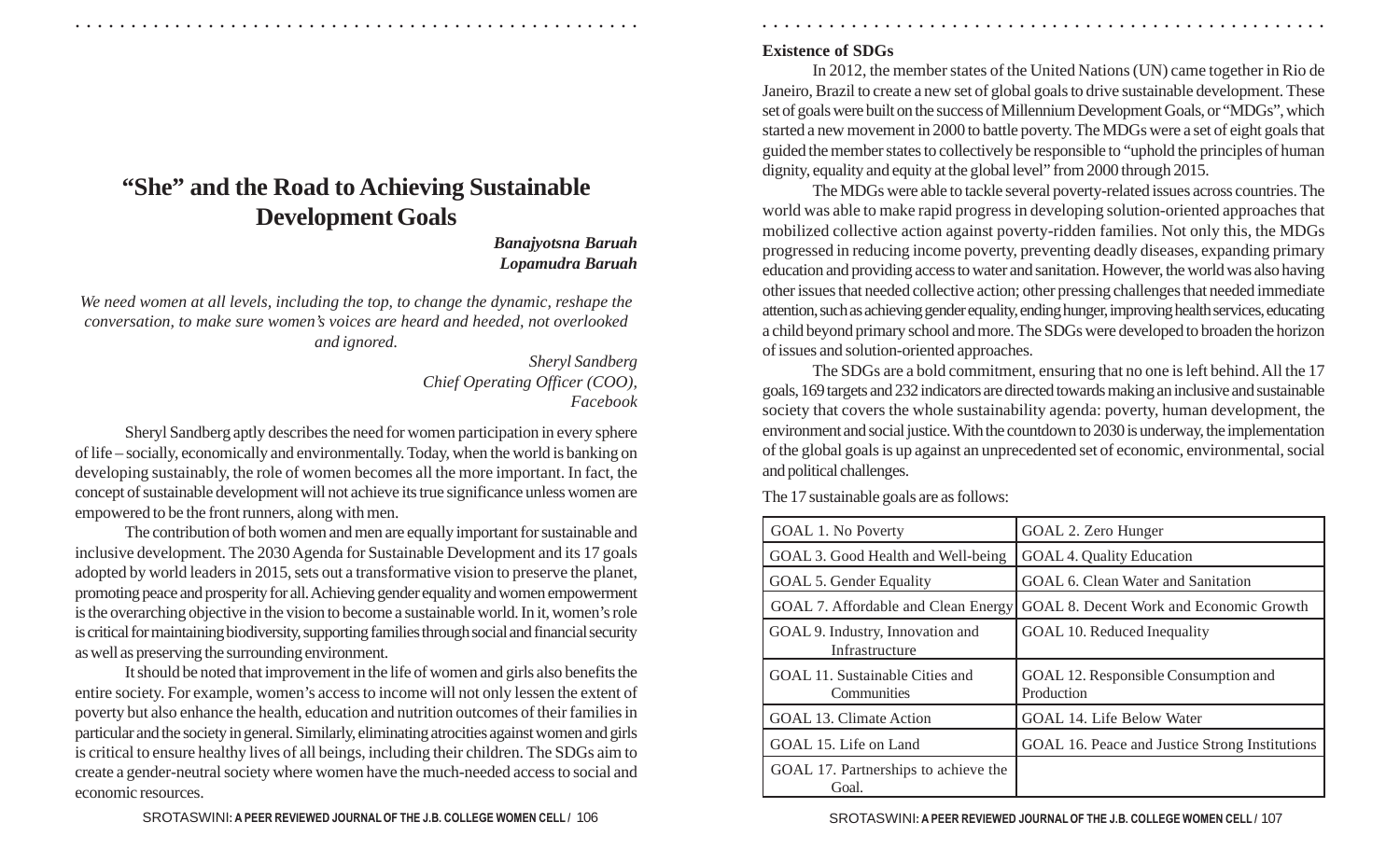Source: United Nations 1



As countries across the world, including India, are working tirelessly to achieve the SDGs by 2030, we will try to underline at least three of the 17 goals that impact women. (Randomly selected SDGs). We will try to highlight the problem with potential solutions and initiatives undertaken to achieve success.

### **Goal 1: End poverty in all its forms everywhere**

Sustainable Development Goal 1 (SDG1) aims to eradicate extreme poverty by 2030.

According to the UN, extreme poverty rates have fallen by more than half since 1990. Though this is a remarkable achievement, yet one-in-five people in developing regions still live on less than \$1.90 a day. Millions of people make little more than this daily amount and are at risk of slipping back into extreme poverty. 2

Women are the primary victims of extreme poverty. Though they make significant contributions to the household-bringing income as an employed earner, creating jobs as an entrepreneur, supporting the family for financial needs and more, yet they are financially deprived. Women are more likely to be poorer than men due to several reasons –a toddler to look after, gender-bias perception, unequal access to economic resources, gender inequalities in the labour market etc. Globally, women below the age of 40 are more likely to be poor as compared to men. There are 4.4 million more women than men in at least 89 countries, living on less than US\$1.90 a day. The poverty percentage of women is higher than men in areas, such as Central and Southern Asia, Latin America and the Caribbean, Oceania (excluding Australia and New Zealand) and sub-Saharan Africa 3

Shahra Razavi, Chief of Research and Data Section at UN Women said, "The greater likelihood of women not having an income of their own and the inequality in the division of unpaid care work, put women at a severe economic disadvantage compared to men, and at a higher risk of poverty. Therefore, policy interventions to fight global poverty must pay attention to the specific barriers that women face." <sup>4</sup> There should be specific interventions to train women for augmenting entrepreneurial skills, setting small businesses, increasing awareness of women's rights and more. Microfinance or providing small loans for poor women can help them set up a business, helping them become income independent. Another extremely important strategy to empower women economically is their access to and control of the land. Women who have land of their own can use it to produce food, lend it to others or put it as collateral for credit. <sup>5</sup> Extreme poverty can be shown the door only when women are at the centre of development.

In the majority of countries, women's wages represent between 70% to 90% of men's, with even lower ratios in some Asian and Latin American countries. Researchers have found that when more women work, economies grow. If women's paid employment rates were raised to the same level as men's, the gross domestic product of the United States would be approximately 9% higher, the Euro zone's would climb by 13% and Japan's would be boosted by 16%. In 15 major developing economies, per capita income would rise by 14% by 2020 and by 20% by 2030. <sup>1</sup> Evidence from a range of countries shows that increasing the share of household income controlled by women, either through their own earnings or cash transfers, changes spending in ways that benefit children and the entire household.

Given below are some examples that either show:

- a. Impact on women through different interventions on mitigating poverty,
- b. Role of women in strengthening their fellow tribe to be financially independent.

## **Examples:**

○ ○ ○ ○ ○ ○ ○ ○ ○ ○ ○ ○ ○ ○ ○ ○ ○ ○ ○ ○ ○ ○ ○ ○ ○ ○ ○ ○ ○ ○ ○ ○ ○ ○ ○ ○ ○ ○ ○ ○ ○ ○ ○ ○ ○ ○ ○ ○ ○ ○ ○ ○ ○ ○ ○ ○ ○ ○ ○ ○ ○ ○ ○ ○ ○ ○ ○ ○ ○ ○ ○ ○ ○ ○ ○ ○ ○ ○ ○ ○ ○ ○ ○ ○ ○ ○ ○ ○ ○ ○ ○ ○ ○ ○ ○ ○ ○ ○ ○ ○ ○ ○

1. The Building Bridges Foundation in association with the UN SDG Action Campaign and the Ministry of Foreign Affairs in the Netherlands has developed a project that aims to empower young female entrepreneurs economically in eight countries of Sub-Saharan Africa. Many women entrepreneurs were equipped with the necessary skill sets and tools to run a business successfully. Local hubs and a network of entrepreneurs were formed across 45 cities in the countries of South Africa, Mozambique, Zimbabwe, Malawi, Tanzania, Rwanda, Uganda, and Kenya. 1

2. Under the multi-country programme *Broadening Economic Opportunities for Rural Women Entrepreneurs in Latin America* (El Salvador, Guatemala, Mexico and Nicaragua) funded by UN Women and the International Fund for Agricultural Development (IFAD),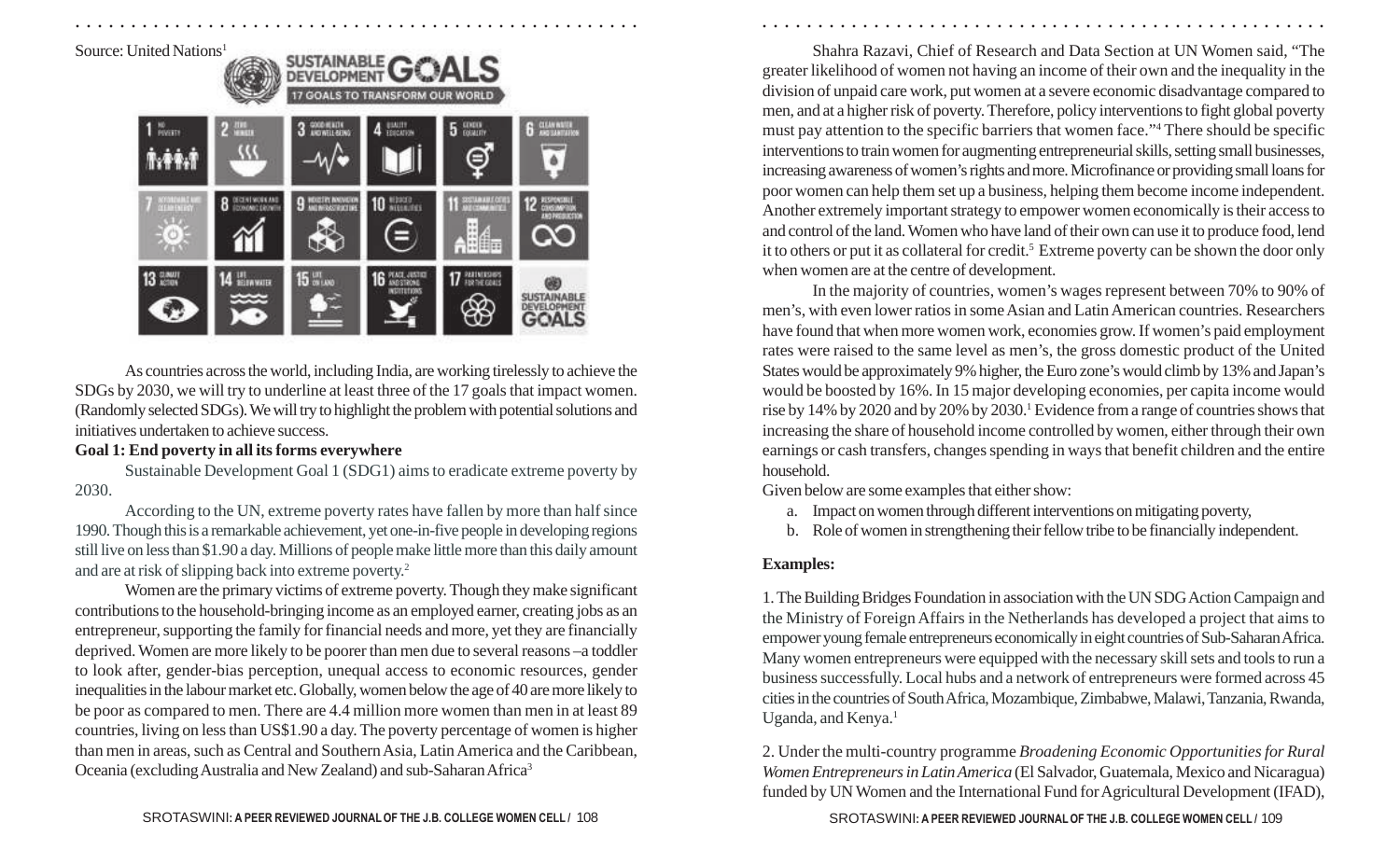projects were implemented to provide access to productive resources, economic opportunities and develop greater leadership among more than 4500 rural women. 8

3. World's premier international development agency The United States Agency for International Development (USAID) empowered womenfolk in Senegal to facilitate conversations on nutrition and become women entrepreneurs.One such woman is Hapsatou Kah from the village of Sylla Diongto in northeastern Senegal. Empowered with training and support from USAID, Hapsatou, today, plays myriad roles - teacher, adviser, role model and entrepreneur. From a woman downed in poverty, she has become a role model in the entire village. 9

4. UN Women in Ethiopia is supporting its government to accelerate rural women's economic empowerment. The Rural Women Economic Empowerment program aims to secure rural women's livelihoods and rights in the context of sustainable development and post the MDGs. The programme is being implemented in Guatemala, Kyrgyzstan, Liberia, Nepal, Niger, Rwanda and Ethiopia. 4

Only measures outlined above across the world can increase women's access to economic opportunities and augment their income-earning status and meet SDG 1.

## **Goal 6: Ensure availability and sustainable management of water and sanitation for all**

Sustainable Development Goal 6 (SDG 6) on Clean Water and Sanitation aims to improve water quality by reducing pollution, substantially increasing water-use efficiency and strengthening the participation of local communities in improving water and sanitation management.

Access to clean water and sanitation facilities is still a distant dream for many communities. According to the UN, over 2 billion people do not possess safely managed water services and around 4.5 billion children, women and men live without safely managed sanitation services. Infact, in 80% of households with water shortages, women and girls are responsible for water collection. Sometimes they need to traverse long distances just to collect adequate drinking water. This impacts their daily productivity significantly as they spend long hours of the day either finding a water source or collecting water for their families, when they could be in school receiving education or working as a bread-earner.

Apart from water, access to proper sanitation facilities is a right for all people. Unfortunately, as the World Health Organization says 1.1 billion people (15% of the global population) practice open defecation and 626 million of those live in India. Often, girls drop out of school due to the lack of safe sanitation facilities. Many schools are not equipped with

proper menstrual facilities, forcing a girl to leave school. Women themselves spend significant amounts of time searching for a place to relieve themselves. There have been multiple instances where women became a victim of physical and sexual violence when they go out to defecate in the open. Many women suffer from poor health due to exposure to pathogens and allied bacteria.

It is critical that while designing water and sanitation facilities, the needs of the females should be kept into consideration. A report by the Statistical Commission of the United Nations Economic and Social Council (ECOSOC) revealed that sex-disaggregated water statistics are amongst the least available in the world and nearly half of countries do not produce any gender statistics related to water. The role of women in water management is essential to have positive impacts on health, environment, poverty, etc. The knowledge of women in household water management can be leveraged to shape conservation efforts through awareness-building campaigns around family behaviours. Involving women while designing, implementing and managing water and sanitation facilities can improve the suitability, sustainability and reach of water and sanitation services. Embedding gender equity in policies and programmes at all levels will be crucial to achieving the Goal 6 of the SDG.

Given below are some examples that either show:

a. Impact on women through several water and sanitation implementation programmes.

b. Role of women to lead safe, productive and healthy lives through access to water and sanitation.

## **Examples:**

○ ○ ○ ○ ○ ○ ○ ○ ○ ○ ○ ○ ○ ○ ○ ○ ○ ○ ○ ○ ○ ○ ○ ○ ○ ○ ○ ○ ○ ○ ○ ○ ○ ○ ○ ○ ○ ○ ○ ○ ○ ○ ○ ○ ○ ○ ○ ○ ○ ○ ○ ○ ○ ○ ○ ○ ○ ○ ○ ○ ○ ○ ○ ○ ○ ○ ○ ○ ○ ○ ○ ○ ○ ○ ○ ○ ○ ○ ○ ○ ○ ○ ○ ○ ○ ○ ○ ○ ○ ○ ○ ○ ○ ○ ○ ○ ○ ○ ○ ○ ○ ○

1. A Community-Led Total Sanitation Training (CLTS) supported by UNICEF was conducted in Badhani - a remote and conservative village in Shrawasti district, Uttar Pradesh. Some young girl champions attended this training and understood the importance of toilets for a healthy life. These girl campaigners went door-to-door to talk to the families about the ill effects of open defecation. The girls found an ally in the village head who voiced for the Open Defecation Free (ODF) campaign. There was a significant change in behaviours and more toilets were built in the village. Embracing the Government of India's Swachh Bharat Abhiyan (SBA) to achieve a "Clean India," various champions across Uttar Pradesh are ensuring the communities continue to build and use toilets.

2. In rural Nepal, as soon as girls start menstruating or are in their periods, they are banished to sheds called "chhaupadi." Restless Development Nepal is working towards generating awareness against this practice in far and mid-western regions of Nepal. The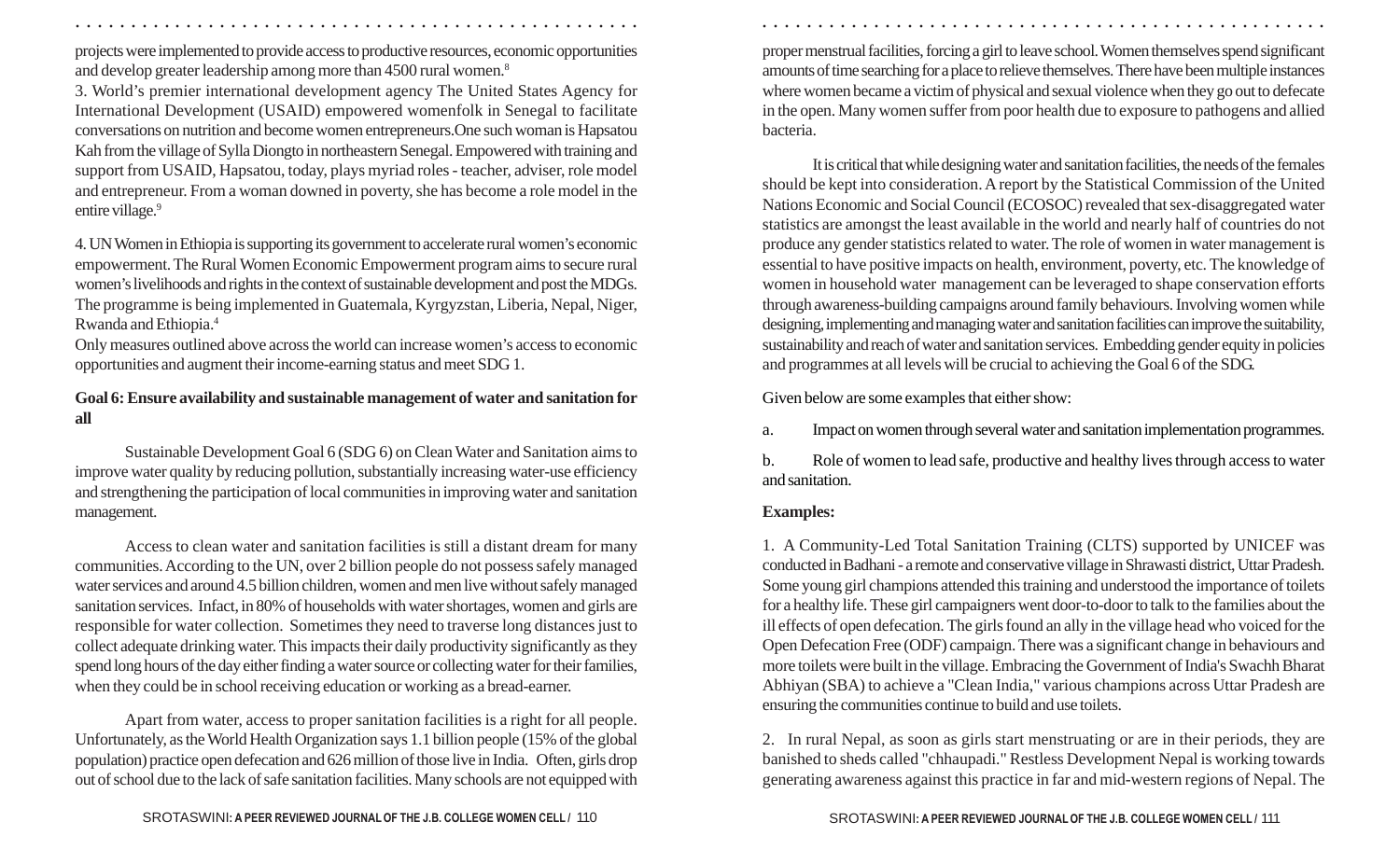programme, which is supported by the UN Trust Fund to End Violence against Women (UN Trust Fund), is working with peer educators to provide education to community leaders, traditional healers, local governments and organizations. Prior to this programme, almost 20% of girls and women used to sleep in a chhaupadi during menstruation, but following the intervention, the prevalence is down to 5%.

3. In Harare, Zimbabwe, the involvement of women in solid waste management resulted in proper sanitation behaviour in the community. Women participated in administration and management of solid waste, adapting daily habits of storing these wastes in solid containers, segregating wastes into organic and non-organic, wet and dry and more. They also were actively campaigning for safe sanitation and hygiene habits for their community, becoming a torch-bearer for a healthier tomorrow.

Clean water and sanitation are extremely important to maintain a healthy life. Without involving women in the process of ensuring availability and management of water and sanitation, SDG 6 will not be a success. It is important to implement programmes where women's needs are taken into consideration.

#### **Goal 7. Ensure access to affordable, reliable, sustainable and modern energy**

Sustainable Development Goal 7 (SDG7) aims to ensure universal access to accessible, efficient, clean and reliable energy sources and services.

Access to clean and affordable energy is imperative to reducing climate change and ensuring sustainable growth for both industries as well as day-to-day life. Energy is necessary for sustenance, whether it is jobs, security, food production or increasing incomes. However, more than 50% of global households rely on solid fuels, such as wood, crop wastes, charcoal, coal or dung that put women's health at risk since they spend a lot of time at home. Solid fuels, along with other unclean fuels like kerosene, are used with inefficient technologies, including open fires and leaky stoves, causing household air pollution. Fifty percent of African households in 25 countries rely on highly-polluting kerosene lamps, while about 30% of households surveyed in South-East Asia use kerosene lights.In fact, household combustion is estimated to produce 25% of global emissions of black carbon, the second largest contributor to climate change after carbon dioxide  $(CO_2)$ .

A reliance on solid fuels in the house means that women and girls need to spend a considerable amount of their time collecting fuel. For example, a research from 13 countries in Sub-Saharan Africa showed that girls spend about 18 hours weekly collecting fuel or water. On the other hand, girls spend only five hours weekly collecting fuel or water in homes that use cleaner stoves and fuels.

Clean fuels to be used in the household can lead to improving health among women and children as well as save their time from collecting fuel. It will also help them to meet their basic needs of cooking, heating and lighting, thus, creating a safe living environment. An increase in innovative technology solutions in the household energy sector, such as solar lanterns and home lighting systems replacing kerosene can significantly prevent health hazards and slow down climate change. However, providing access to clean solutions only is not the ultimate answer. Women should start making decisions within the household as they are the ones who will benefit most from switching to cleaner cooking, heating and lighting systems. In most countries, men still have control over household budgets and decisions, greatly affecting the adoption of sustained fuels. Policies and programmes should acknowledge this energy access gap and explicitly tackle the gender dynamics, involving both women and men in energy use.

Given below are some examples that either show:

a. Impact on women through different energy-friendly projects that keep women participation at the forefront,

b. Role of women in sustainable energy development initiatives across the world.

#### **Examples:**

○ ○ ○ ○ ○ ○ ○ ○ ○ ○ ○ ○ ○ ○ ○ ○ ○ ○ ○ ○ ○ ○ ○ ○ ○ ○ ○ ○ ○ ○ ○ ○ ○ ○ ○ ○ ○ ○ ○ ○ ○ ○ ○ ○ ○ ○ ○ ○ ○ ○ ○ ○ ○ ○ ○ ○ ○ ○ ○ ○ ○ ○ ○ ○ ○ ○ ○ ○ ○ ○ ○ ○ ○ ○ ○ ○ ○ ○ ○ ○ ○ ○ ○ ○ ○ ○ ○ ○ ○ ○ ○ ○ ○ ○ ○ ○ ○ ○ ○ ○ ○ ○

1. The Sustainable Energy South-East Europe (WISE SEE) pilot project in Serbia has promoted productive, equitable and meaningful participation of women in sustainable energy development. Women in Serbia demonstrated a high level of leadership; they have become powerful change agents in transitioning towards sustainable energy solutions, resulting in environmental protection and climate action. Some of the women who actively participated in the development of sustainable and renewable energy sectors are Ana Brnabi?, former Project Director at Continental Wind Serbia (CWS) (now serving the first female Prime Minister of Serbia), ZoranaMihajlovi?, former Minister of Energy (now Deputy Prime Minister of Serbia), and Danijela Bo•ani?, Head of Climate Change Department, Ministry of Environmental Protection.

2. The Government of Mali, with support from United Nations Development Programme (UNDP) and United Nations Industrial Development Organization (UNIDO) have implemented a multifunctional platform project to find solutions to the energy-poverty challenge. The project aims to reduce poverty among rural women while creating incomegenerating opportunities through the provision of generating affordable energy services. The multifunctional platform has a simple diesel engine that can power a variety of tools, generate

SROTASWINI: A PEER REVIEWED JOURNAL OF THE J.B. COLLEGE WOMEN CELL / 112 113 114 112 113 113 SROTASWINI: A PEER REVIEWED JOURNAL OF THE J.B. COLLEGE WOMEN CELL / 113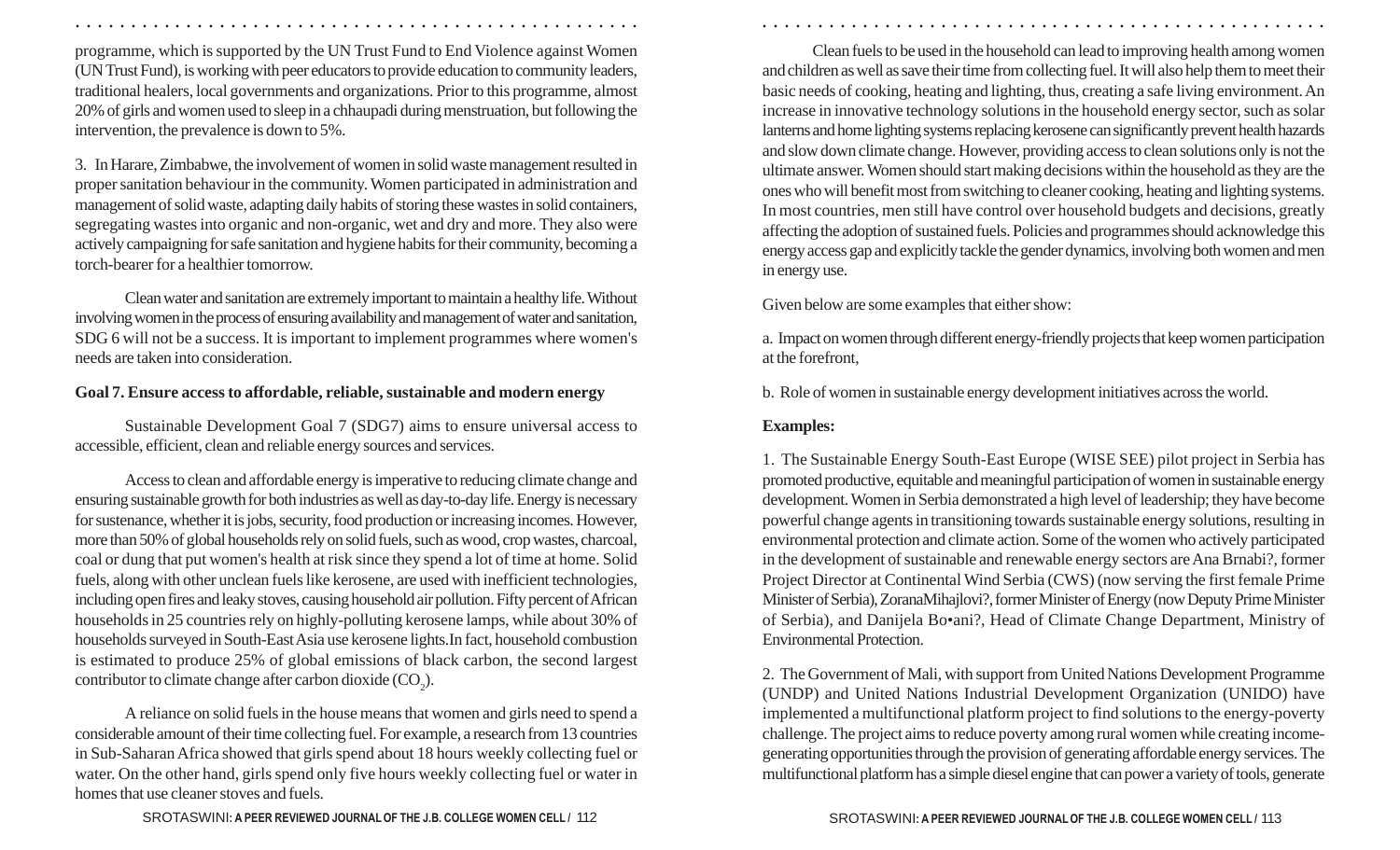electricity for lighting and refrigeration or to pump water. The engine is installed, maintained and managed by community-based registered women associations. The program started with the installation of 149 units within Mail, which successfully expanded to approximately 2000 villages throughout Benin, Burkina Faso, Ghana, Guinea, Niger, Senegal and Togo through the intervention of rural women.

3. In India's rural Rajasthan, women are becoming the agents of change, convincing communities to shift to solar rather than using unclean fuels like coal. They are the "Solar Sahelis" or "Solar Friends" who convince their neighbourhood to embrace solar-powered solutions. Jaipur-based Frontier Markets who envisaged this idea said its mission is to provide over 10 million clean energy products to 30 million households in India by 2020. Frontier Markets said that the Solar Sahelis have together collected more than \$2.5 million by lighting over 500,000 homes.

Access to clean alternatives exists, such as electricity, solar and gas. What is needed at this time is to make it mainstream to avert climate chaos and protecting human health, primarily of women and children.

#### The success of SDGs depends on "Her"

The SDGs will mean little if women are not at the centre of development. The world knows that success will depend on policy choices and implementation of strategic programs that considers women's needs at their very foundation. Women, in fact, are not only affected by the problems outlined in the SDGs but also possess the necessary ideas and leadership skills to solve them. What they need at this point in time is a chance to be a part of the change.

Women are no longer a silent listener of the family. They have got a voice that can be the catalyst for change. Governments, organizations, industries and the society should come together to participate in devising inclusive strategies, implementing gender-friending projects and monitoring the success of the interventions. Only an effective roadmap built on coherence among different sectors and departments can bring about a change for sustainable development. Also, countries must understand that gender-responsive planning is critical to remove gender inequalities, bringing significant improvements in a woman's life. Only by ensuring the rights of the women and girls across all the 17 goals can we achieve inclusion and success.

How far can we go in turning the 2030 Agenda into a success, improving the lives of women and girls,will only be known post 11 years? But if we need to achieve a gender inclusive society where SDGs can bring about a significant change, interventions across

SROTASWINI: A PEER REVIEWED JOURNAL OF THE J.B. COLLEGE WOMEN CELL / 114 **114 11 11 11 11 11 11 11 11 11 11 11 11** 

○ ○ ○ ○ ○ ○ ○ ○ ○ ○ ○ ○ ○ ○ ○ ○ ○ ○ ○ ○ ○ ○ ○ ○ ○ ○ ○ ○ ○ ○ ○ ○ ○ ○ ○ ○ ○ ○ ○ ○ ○ ○ ○ ○ ○ ○ ○ ○ ○ ○ ○ ○ ○ ○ ○ ○ ○ ○ ○ ○ ○ ○ ○ ○ ○ ○ ○ ○ ○ ○ ○ ○ ○ ○ ○ ○ ○ ○ ○ ○ ○ ○ ○ ○ ○ ○ ○ ○ ○ ○ ○ ○ ○ ○ ○ ○ ○ ○ ○ ○ ○ ○

nations cannot stop. Women cannot stop; they should continue doing their bit and enlightening others for a better and sustainable future.

#### **Works Cited**

United Nations. "Sustainable Development Goals Kick Off With Start of New Year." UN, 30 Dec. 2015,

<https://www.un.org/sustainabledevelopment/blog/2015/12/sustainable-developmentgoals-kick-off-with-start-of-new-year/>

United Nations. "Goal 1: End poverty in all its forms everywhere" UN,

<http://www.un.org/sustainabledevelopment/poverty/>

UN Women. "Why Gender EqualityMatters Across All SDGs." UN Women,

<http://www.unwomen.org/-/media/headquarters/attachments/sections/library/ publications/2018/sdg-report-chapter-3-why-gender-equality-matters-across-all-sdgs-2018-en.pdf?la=en&vs=5447>

UN Women. "UN Women and the World Bank Unveil New Data Analysis on Women and Poverty."

UNWomen, November 9, 2017.

<http://www.unwomen.org/en/news/stories/2017/11/news-un-women-and-the-worldbank-unveil-new-data-analysis-on-women-and-poverty>

Bureau of International Information Programs. "Global Women's Issues: Women in the World Today, Extended Version." Open Text BC.

<http://www.opentextbc.ca/womenintheworld/chapter/chapter-1-women-andpoverty/#over3>

Directorate-General for Internal Policies (European Parliament). "Women's empowerment and its links to sustainable development." Europarl, 2016.

http://www.europarl.europa.eu/RegData/etudes/IDAN/2016/556927/ IPOL\_IDA(2016)556927\_EN.pdf>

UN SDG Action Campaign."Action for SDGs: Building Bridges for Women Entrepreneurs." SDG Action Campaign, 11 Sept. 2017.